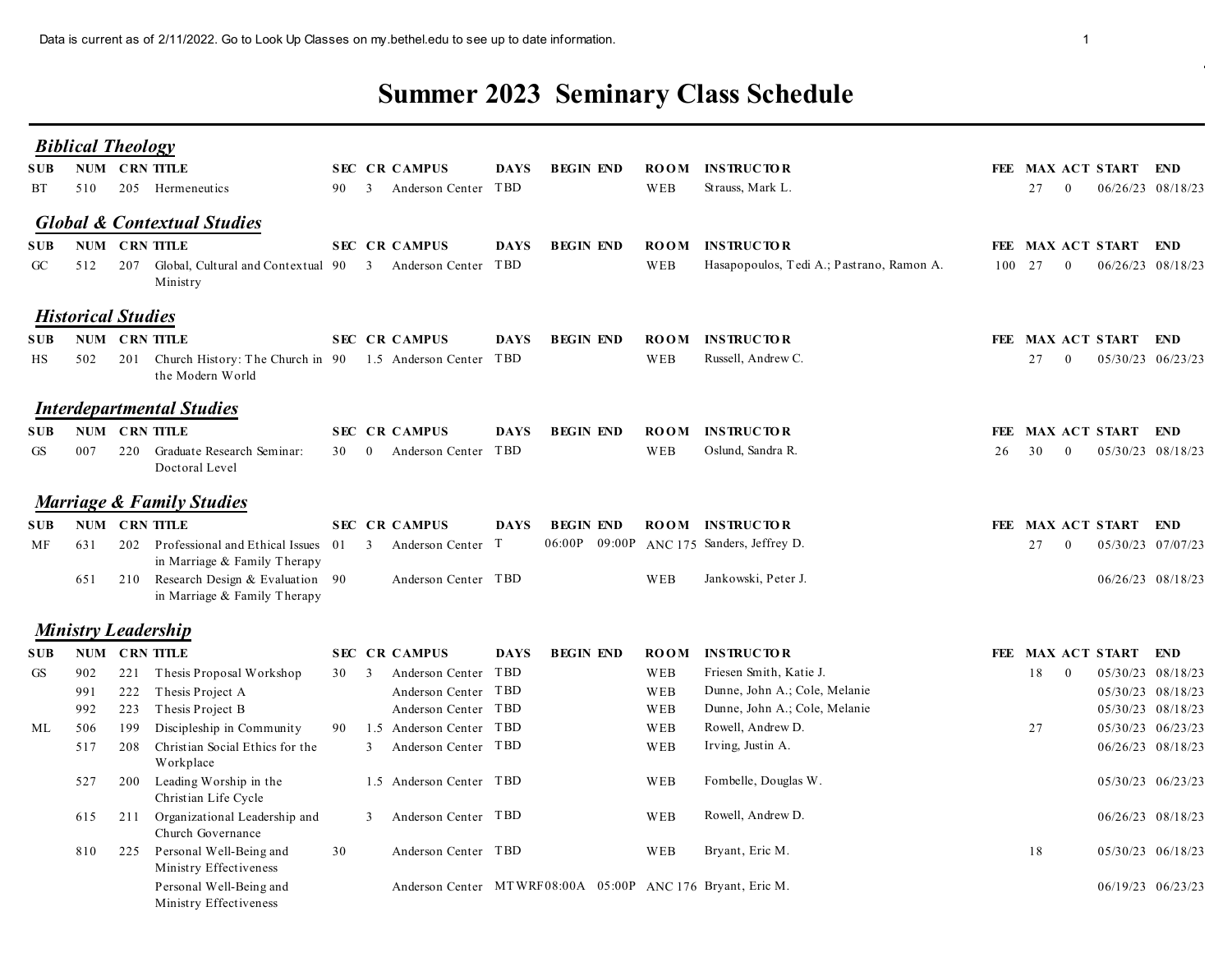|                  |                      | Data is current as of 2/11/2022. Go to Look Up Classes on my bethel.edu to see up to date information. |      |                                                     |             |                  |             |                                                                     |    | $\overline{2}$                                |                                        |
|------------------|----------------------|--------------------------------------------------------------------------------------------------------|------|-----------------------------------------------------|-------------|------------------|-------------|---------------------------------------------------------------------|----|-----------------------------------------------|----------------------------------------|
|                  |                      | <b>Ministry Leadership</b>                                                                             |      |                                                     |             |                  |             |                                                                     |    |                                               |                                        |
| SUB-             |                      | NUM CRN TITLE                                                                                          |      | <b>SEC CR CAMPUS</b>                                | <b>DAYS</b> | <b>BEGIN END</b> |             | <b>ROOM INSTRUCTOR</b>                                              |    | FEE MAX ACT START END                         |                                        |
| ML               | 810                  | 225 Personal Well-Being and                                                                            | 30   | Anderson Center TBD<br>$\overline{\mathbf{3}}$      |             |                  | WEB         | Bryant, Eric M.                                                     |    | 18<br>$\bf{0}$                                | 06/24/23 08/18/23                      |
|                  | 826                  | Ministry Effectiveness<br>226 The Transformed and<br>Transforming Leader                               |      | Anderson Center TBD                                 |             |                  | WEB         | Irving, Justin A.                                                   |    |                                               | 05/30/23 08/18/23                      |
|                  |                      | 925P 227 Case Studies in<br>Transformational Leadership:<br>Project                                    |      | Anderson Center TBD                                 |             |                  | WEB         | McCloskey, Mark W.                                                  |    |                                               | 05/30/23 08/18/23                      |
|                  | <b>New Testament</b> |                                                                                                        |      |                                                     |             |                  |             |                                                                     |    |                                               |                                        |
| <b>SUB</b><br>NT | 516                  | NUM CRN TITLE<br>203 New Testament Survey:<br>Narratives, Letters, and                                 | 01 3 | <b>SEC CR CAMPUS</b><br>Anderson Center M           | <b>DAYS</b> | <b>BEGIN END</b> |             | <b>ROOM INSTRUCTOR</b><br>05:30P 10:00P ANC 175 Miller, Melvin G.   |    | FEE MAX ACT START END<br>27<br>$\overline{0}$ | 06/26/23 08/18/23                      |
|                  |                      | Revelation<br>212 New Testament Survey:<br>Narratives, Letters, and                                    | 90   | Anderson Center TBD                                 |             |                  | WEB         | Sorrell, John L.                                                    |    |                                               | 06/26/23 08/18/23                      |
|                  | 652                  | Revelation<br>213 Greek Exegesis                                                                       |      | 1.5 Anderson Center TBD                             |             |                  | WEB         | Nixon, Lyn Z.                                                       |    | 20                                            | 06/26/23 08/18/23                      |
|                  | <b>Old Testament</b> |                                                                                                        |      |                                                     |             |                  |             |                                                                     |    |                                               |                                        |
|                  |                      | <b>SUB NUM CRN TITLE</b>                                                                               |      | <b>SEC CR CAMPUS</b>                                | <b>DAYS</b> | <b>BEGIN END</b> |             | <b>ROOM INSTRUCTOR</b>                                              |    | FEE MAX ACT START END                         |                                        |
| OT               | 516<br>652           | 206 Old Testament Survey: Law,<br>Prophets and Writings<br>214 Hebrew Exegesis                         |      | 90 3 Anderson Center TBD<br>1.5 Anderson Center TBD |             |                  | WEB<br>WEB  | Ferris, Paul W.<br>Ferris, Paul W.                                  |    | 27<br>$\bf{0}$<br>20                          | 06/26/23 08/18/23<br>06/26/23 08/18/23 |
|                  |                      |                                                                                                        |      |                                                     |             |                  |             |                                                                     |    |                                               |                                        |
|                  |                      | <b>Spiritual &amp; Personal Formation</b>                                                              |      |                                                     |             |                  |             |                                                                     |    |                                               |                                        |
| SP               | 610                  | SUB NUM CRN TITLE<br>204 Spiritual and Personal<br>Formation II: Relational                            |      | <b>SEC CR CAMPUS</b><br>01 1.5 Anderson Center M    | DAYS        | <b>BEGIN END</b> |             | <b>ROOM INSTRUCTOR</b><br>05:30P 10:00P ANC 176 Jueckstock, Joel A. | 25 | FEE MAX ACT START END<br>27<br>$\overline{0}$ | 06/26/23 08/18/23                      |
|                  |                      | Spirituality<br>215 Spiritual and Personal<br>Formation II: Relational<br>Spirituality                 | 90   | Anderson Center TBD                                 |             |                  | WEB         | Jueckstock, Joel A.                                                 |    |                                               | 06/26/23 08/18/23                      |
|                  |                      | <b>Transformational Leadership</b>                                                                     |      |                                                     |             |                  |             |                                                                     |    |                                               |                                        |
|                  |                      | SUB NUM CRN TITLE                                                                                      |      | <b>SEC CR CAMPUS</b>                                | <b>DAYS</b> | <b>BEGIN END</b> |             | ROOM INSTRUCTOR                                                     |    | FEE MAX ACT START END                         |                                        |
| TL –             |                      | 566B 230 Professional Internship B                                                                     |      | 90 1.5 Anderson Center TBD                          |             |                  | WEB         | Gaines, Stacie M.                                                   |    | 21<br>$\bf{0}$                                | 05/30/23 08/18/23                      |
|                  |                      | <b>Theological Studies</b>                                                                             |      |                                                     |             |                  |             |                                                                     |    |                                               |                                        |
| <b>SUB</b>       |                      | NUM CRN TITLE                                                                                          |      | SEC CR CAMPUS                                       | <b>DAYS</b> | <b>BEGIN END</b> | <b>ROOM</b> | <b>INSTRUCTOR</b>                                                   |    | FEE MAX ACT START END                         |                                        |
| T S              |                      | 512 217 Systematic Theology I: God<br>the Creator                                                      | 90 3 | Anderson Center TBD                                 |             |                  | WEB         | Lawrence, Joel D.                                                   |    | 27<br>$\bf{0}$                                | 06/26/23 08/18/23                      |
|                  | 513                  | 218 Systematic Theology II: God<br>the Redeemer                                                        |      | Anderson Center TBD                                 |             |                  | WEB         | Lawrence, Joel D.                                                   |    |                                               | 06/26/23 08/18/23                      |
|                  | 516                  | 219 Christian Social Ethics                                                                            |      | Anderson Center TBD                                 |             |                  | WEB         | Hippe, DesAnne J.                                                   |    |                                               | 06/26/23 08/18/23                      |